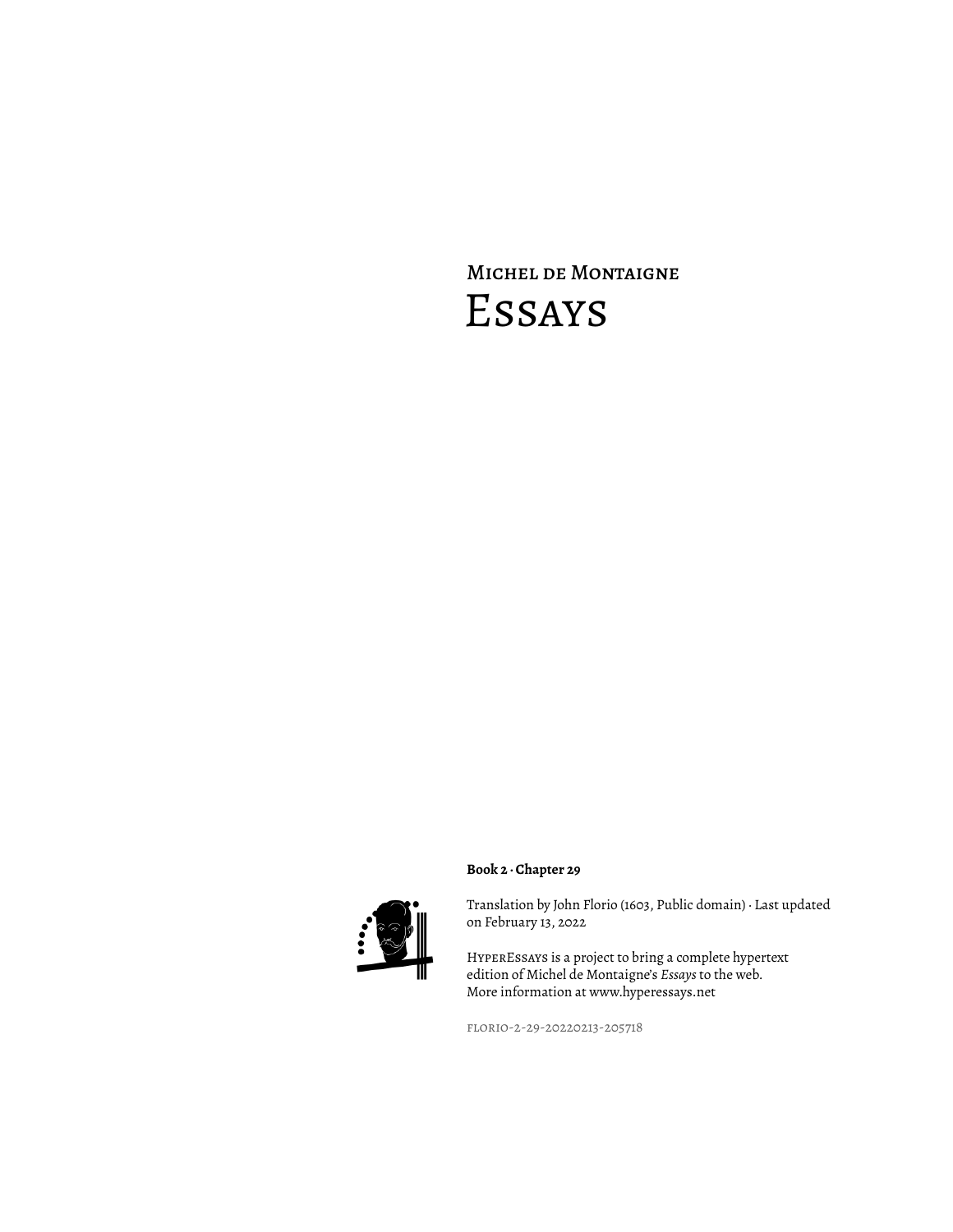## Of Vertue

I finde by experience, that there is great difference betweene the sodaine fits and fantasies of the soule, and a resolute disposition and constant habitude: And I see, there is nothing but we may attaine unto, yea, as some say, to exceede Divinitie it selfe; forsomuch as it is more to become impassible of himselfe, then to be so by his originall condition: and that one may joyne a resolution and assurance of God to mans imbecilitie. But it is by fits. And in the lives of those Heroes or noble worthies of former ages, are often found wonderfull parts, and which seeme greatly to exceede our naturall forces: but they are prankes or parts consonant to truth: and it may hardly be believed, mans soule may so be tainted and fed with those so high-raised conditions, that unto it they may become as ordinary and naturall. It hapneth unto our selves, who are but abortive broodes of men, sometimes to rowze our soule farre beyond her ordinary pitch, as stirred up by the discourses, or provoked by the examples of others. But it is a kinde of passion, which urgeth, mooveth, agitateth and in some sorte ravisheth her from out her selfe: for, that gust overblowne, and storme past, we see, it will unawares unbend and loose it selfe, if not to the lowest pitch, at least to be no more the same she was, so that upon every slight occasion, for a bird lost, or for a glasse broken, we suffer our selves to be mooved and distempered very neere as one of the vulgar sort. *Except order, moderation and constancie, I imagine all things may bee done by an indifferent and defective man.* Therefore say wisemen, that directly to judge of a man, his common actions must specially be controled, and he must every day be surprised in his worky-day clothes. *Pyrrho,* who framed so pleasant a Science of ignorance, assaide (as all other true Philosophers) to fashion his life answerable to his doctrine. And forsomuch as hee maintained the weakenesse of mans judgement, to be so extreame, as it could take nor resolution, nor inclination: and would perpetually suspend it, ballancing, beholding and receiving all things, as indifferent: It is reported of him, that he ever kept himselfe after one fashion, looke and countenance: If he had begunne a discourse, he would end it, though the partie to whom he spake, were gone: And if he went any where, he would not goe an inche out of his path, what let or obstacle somever came in his way; being kept from falls, from cartes or other accidents by his friends. For, to feare or shunne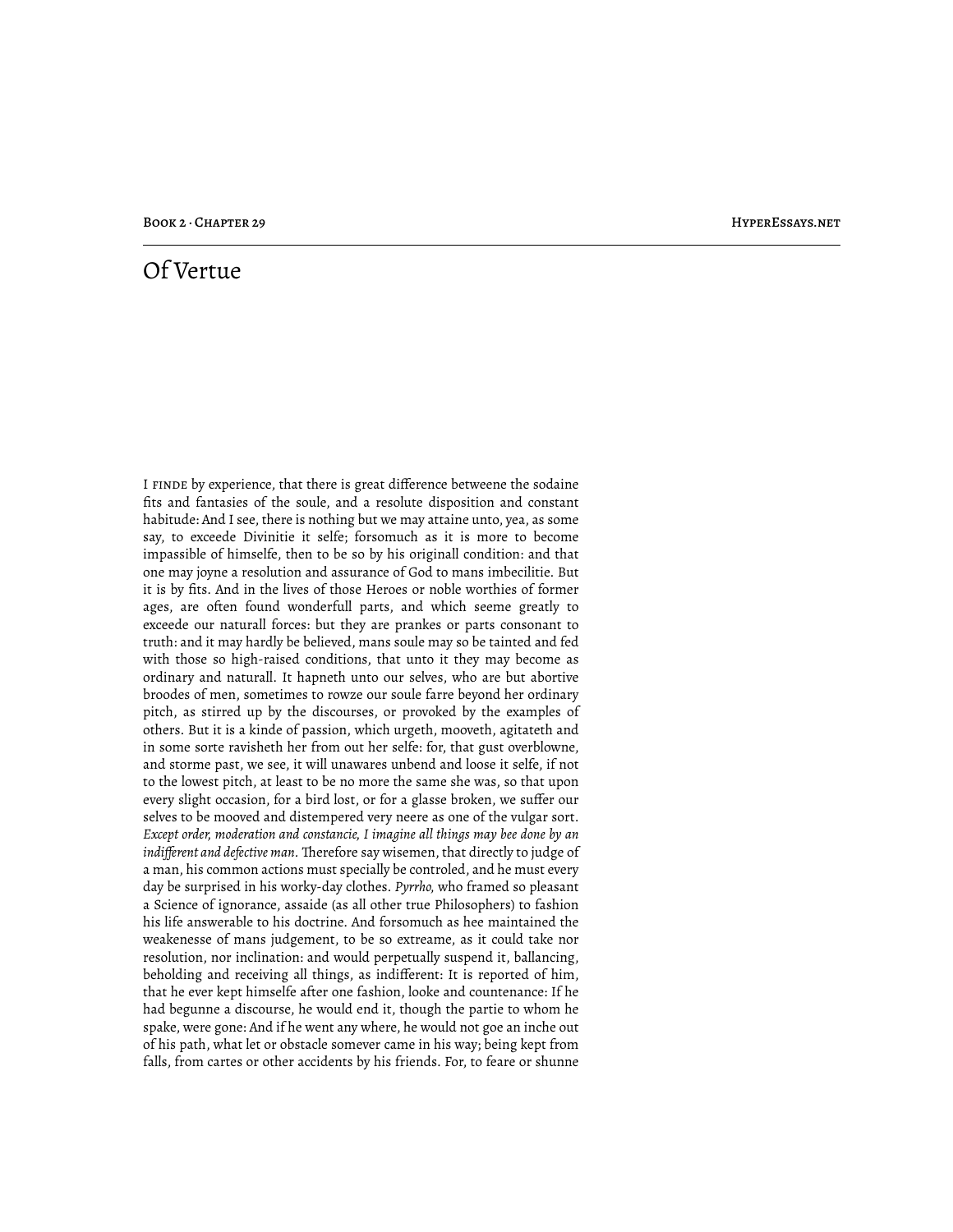any thing, had beene to shocke his propositions, which remooved all election and certainty from his very senses. He sometimes suffered himselfe to be cut and cautherized, with such constancie, as he was never seene so much as to shrug, twitch, move or winke with his eyes. It is something to bring the minde to these imaginations, but more to joine the effects unto it, yet is it not impossible. But to joyne them with such preseverance and constancie, as to establish it for an ordinary course; verily in these enterprises so farre from common use, it is almost incredible to be done. The reason is this, that he was sometimes found in his house, bitterly scolding with his wife, $<sup>1</sup>$  and chasing with his sister, for</sup> which being reproved, as hee that wronged his indifferencie: What? said he, *must this seely woman also serve as a witnesse to my rules?* Another time, being found to defend himselfe from a dog: *It is* (replied he) *very hard, altogether to dispoile and shake off man:* And man must endevour and enforce himselfe to resist and confront all things, first by effects, but if the worst befall, by reason and by discourse. It is now about seaven or eight yeares since, that a countrie man, yet living, not above two leagues from this place, having long before beene much vexed and troubled in minde, for his wives jealousie; one day comming home from his worke, and she after her accustomed maner welcomming and entertaining him with brawling and scowlding, as one unable to endure her any longer, fell into such a moodie rage, that sodainely with a Sickle, which he held in his hand, he cleane cut off those parts, that were the cause of her jealousie, and flung them in her f•ce. And it is reported, that a yong gentleman of *France,* amorous and lustie, having by his perseverance at last mollified the hart of his faire mistresse, desperate, because comming to the point of his so long sued-for businesse, he found himselfe unable and unprepared, and that

### *non uiriliter Iners senile penis extulerat caput.*

as soone as he came home, he deprived himselfe of it: and sent it as a cruell and bloudy sacrifice for the expiation of his offence. Had he done it by discourse or for religions sake, as the priestes of *Cybele* were wont to do, what might we not say of so haughty an enterprise? Not long since at *Bragerac,* five leagues-distance from my house, up the river of *Dordoigne,* a woman, having the evening before bin grievously tormented, and sore beaten by hir husband; froward and skittish by complexion, determined, though it should cost hir the price of hir life, by one meane or other, to escape his rudenesse, and rising the next morning, went as she was accustomed to visite hir neighbours, to whom in some sort the recommended the state of hir affaires, than taking a sister of hirs by the hand, ledde hir along untill shee came uppon the bridge that crosseth the River, and having bid hir hartily farwell; as in the way of sport without shewing any maner of change or alteration, headlong threw hirselfe downe into the River, where she perished. And which is more to be noted in hir, is, that this hir determination ripened a whole night in hir head. But the Indian Wives, may not here be forgotten as worthy the noting: Whose custome is, that Husbands have many Wives and for hir that is dearest unto hir Husband, to kil hirselfe after him: Every one in the whole course of hir life, endevoreth to obtaine this priviledge and advantage over all hir fellow-wives: And in the good offices and duties they shew their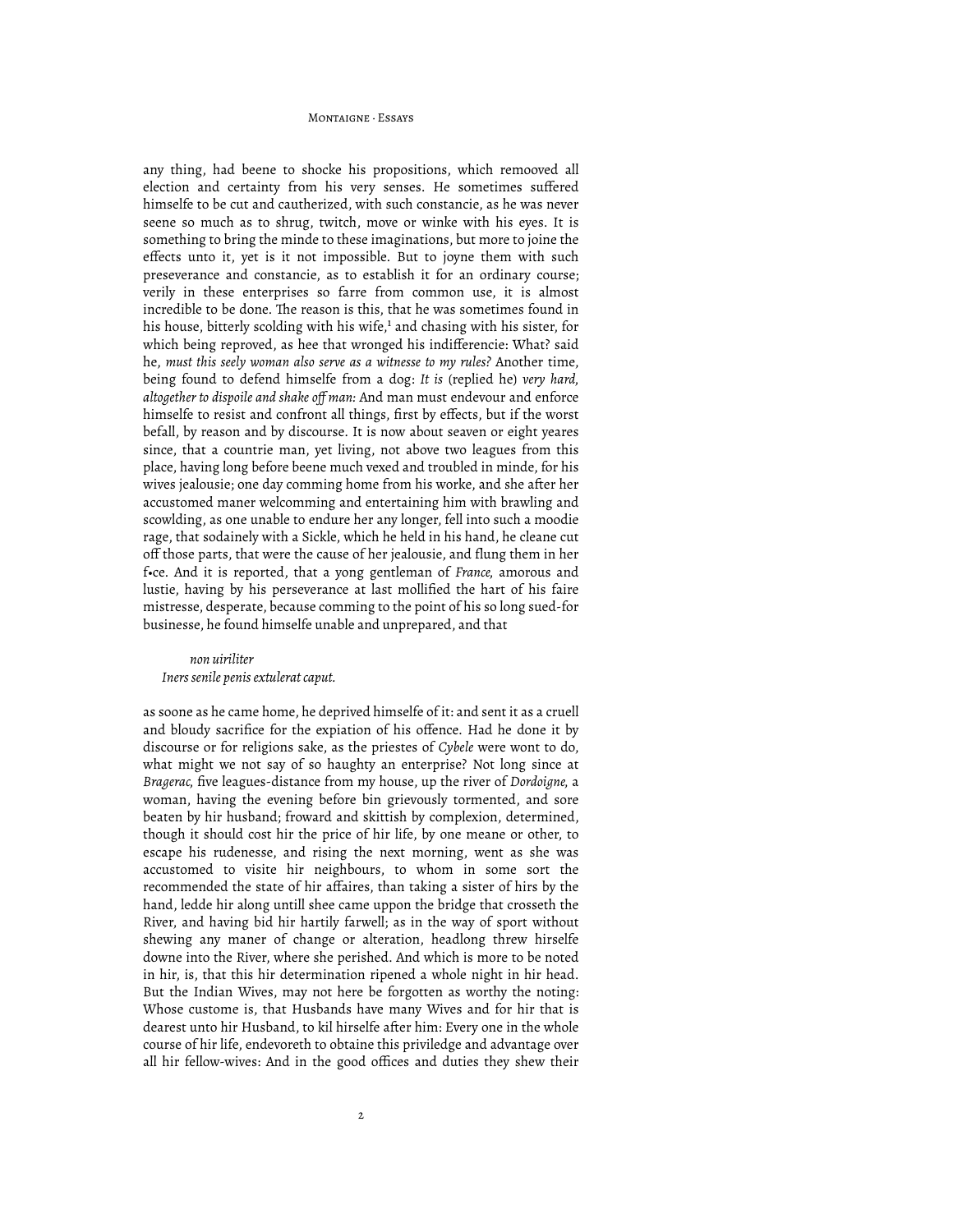hubands, respect no other recompence, than to be preferred to accompany them in death.

*Vbi mortifero iacta est fax ultima lecto, Vxorum fusis, stat pia turba comis: Et certamen habent Læthi, quæ uiua sequatur Coniugium, pudor est non licuisse mori: Ardent uictrices, & flammæ pectora præbent, Imponúntque suis or a perusta uiris.*

*When for his death-bed last flame is appli'de With loose haires many kind wives stand beside, And strive for death, which alive may be next Hir wedlocke, who may not is sham'd and vex't #ey that orecome, are burn'd, to flames give way, #eir bodies burnt on their burnt husbands lay.*

A late Writer affirmeth, that himselfe hath seene this custome highly reputed in the new discovered East Indiaes, where not only the wives are buried with their husbands, but also such slaves as hee hath enjoyed; which is done after this manner. The husband being deceased, the widdow may, if she will (but fewe doe it) request two or three Moneths space to dispose of hir busines. The day come, adorned as a sumptuous bride, she mounteth on horsebacke, and with a cheerful countenance, telleth every body, she is going to lie with hir bridegroome, holding in her left hand a looking-glasse, and an arrow in the right. Thus having a while rid up and downe in great pompe and magnificence, accompanied with her friendes and kins-men, and much concourse of people, in feast and jolitie, she is brought unto a publike place, purposely appointed for such spectacles. Which is a large open place, in the middest wherof is a pit or grave full of Wood, and neere unto it an upraised scaffold, with foure or five steppes to ascend, upon which she is brought, and served with a stately and sumptuous banket; Which ended, she beginneth to dance and sing, and when she thinks good, commandeth the fire to be kindled. That done, she commeth downe againe, and taking the nearest of hir Husbands kindred by the hand, they goe together to the next River, where shee strippes hir selfe all naked, and distributeth her jewels and clothes among hir friends, then plungeth herselfe in the Water, as if she meant to wash away hir sins; then comming out she enwrappeth herselfe in a yellow piece of linnen cloth, about the length of fourteene yards; And giving hir hand againe unto hir Husbands Kins-man, they returne unto the Mount, where she speakes unto the people, to whom (if she have any) she recommendeth hir Children. Betweene the Pitte and Mount, there is commonly a Curtaine drawne, lest the sight of that burning furnace might dismay them: Which many, to shew the greater courage, will not have it drawne. Her speech ended, a Woman presenteth her with a Vessell ful of Oyle, therewith to annoint hir head and bodie, which done, she casteth the rest into the fire, and therewithall sodainely flings herselfe into it: Which is no sooner done, but the people cast great store of Faggots and Billets upon hir, lest she should languish over-long: and all their joy is converted into griefe and sorrow. If they be persons of meane quality, the dead mans body is carried to the place where they intend to bury him, and there he is placed sitting;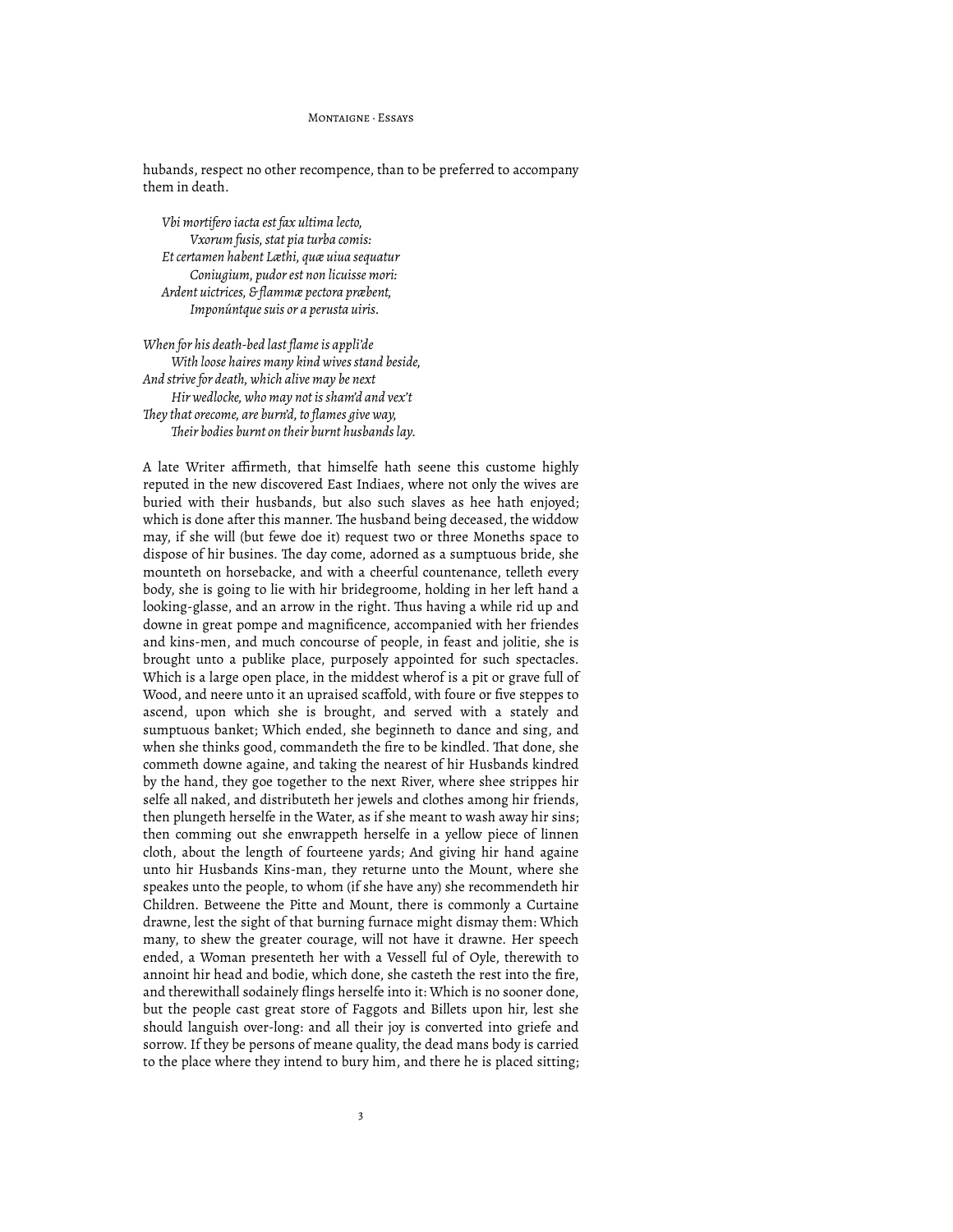his Widdow kneeling before him with hir armes close about his middle, and so keepeth hirselfe, whilest a Wall is erected up about them both, which raised to the height of her shoulders, some of her kindred taking hir by the head behind, wrings her neck about; and having given the last gaspe, the wall is immediately made up close over their heades, wherein they remaine buried. In the same Country, there was something like to this in their Gymnosophists, or wise-men, who not by meanaces or compulsions of others, nor by the violence of a sodaine humour, but by the expresse and voluntary profession of their rule, their maner was, according as they attained unto a certaine age, or saw themselves threatned by some sickenesse, to cause a pile of Wood to be errected, and upon it a rich bedde; and having cheerefully feasted their friends and acquaintance, with such a resolution laide themselves downe in that bedde, that fire set unto it, they were never seene to stirre nor hand nor foote: And thus died one of them, named *Calanus,* in the presence of all the army of *Alexander* the Great. And who had not so made himselfe away, was neither esteemed holy nor absolutely happy amongst them; sending his soule purged and purified by fire, after it had consumed whatsoever was mortall and terrestriall in it. This constant premeditation of al the life, is that which makes the wonder. Amongest our other disputations, that of *Fatum,* hath much entermedled it selfe; and to joyne future things, and our will it selfe unto a certaine unavoidable necessity, we yet stand upon that argument of former times: since God foreseeth all things must thus happen, as undoubtedly he doeth: They must then necessarily happen so. To which our Clarks and Maisters answere, that to see any thing come to passe, as we doe, and likewise God (for hee being present in full essence, rather feeth than foreseeth) is not to force the same to happen: yea we see, because things come to passe, but things happen not because we see. The hapning makes the science or knowledge, and not knowledge the happening. What we see come to passe, happeneth; but it might come to passe otherwise. And God in the eternall register of the causes of happenings, which he hath in his prescience, hath also those, which are called casuall; and the voluntary, which depend of the liberty, he hath given unto our free wil, and knoweth we shall faile, because our will shall have beene to faile. I have seene divers encourage their troupes with this fatall necessitie: For, if our houre be tied unto a certaine point, neither the musket-shottes of our enemies, nor our courage, nor our flight and cowardize, can either advance or recoyle the same.

This may well be saide, but seeke you who shall effect it: And if it be so, that a strong and lively faith, doth likewise draw actions after it: truely this faith (wherewith we so much fill our mouths) is marvelous light in our times: except the contempt it hath of workes, make her disdaine their company. So it is, that to the same purpose, the Lord of *Joinville,* as credible a witnesse as any other, tells us of the Bedoins, a nation entermingled with the Saracines, with whom our King Saint *Lewes* had to deale in the holy land, who so confidently believed in their religion, the dayes of every one to be prefixed and numbred from all eternitie, by an inevitable preordonance, that they went all bare and naked to the warres, except a Turkish Glaive in their hand, and their body covered but with a white linnen-cloth: And for the the bitterest curse, if they chanced to fall out one with another, they had ever in their mouth: *Cursed be thou, as he that armeth*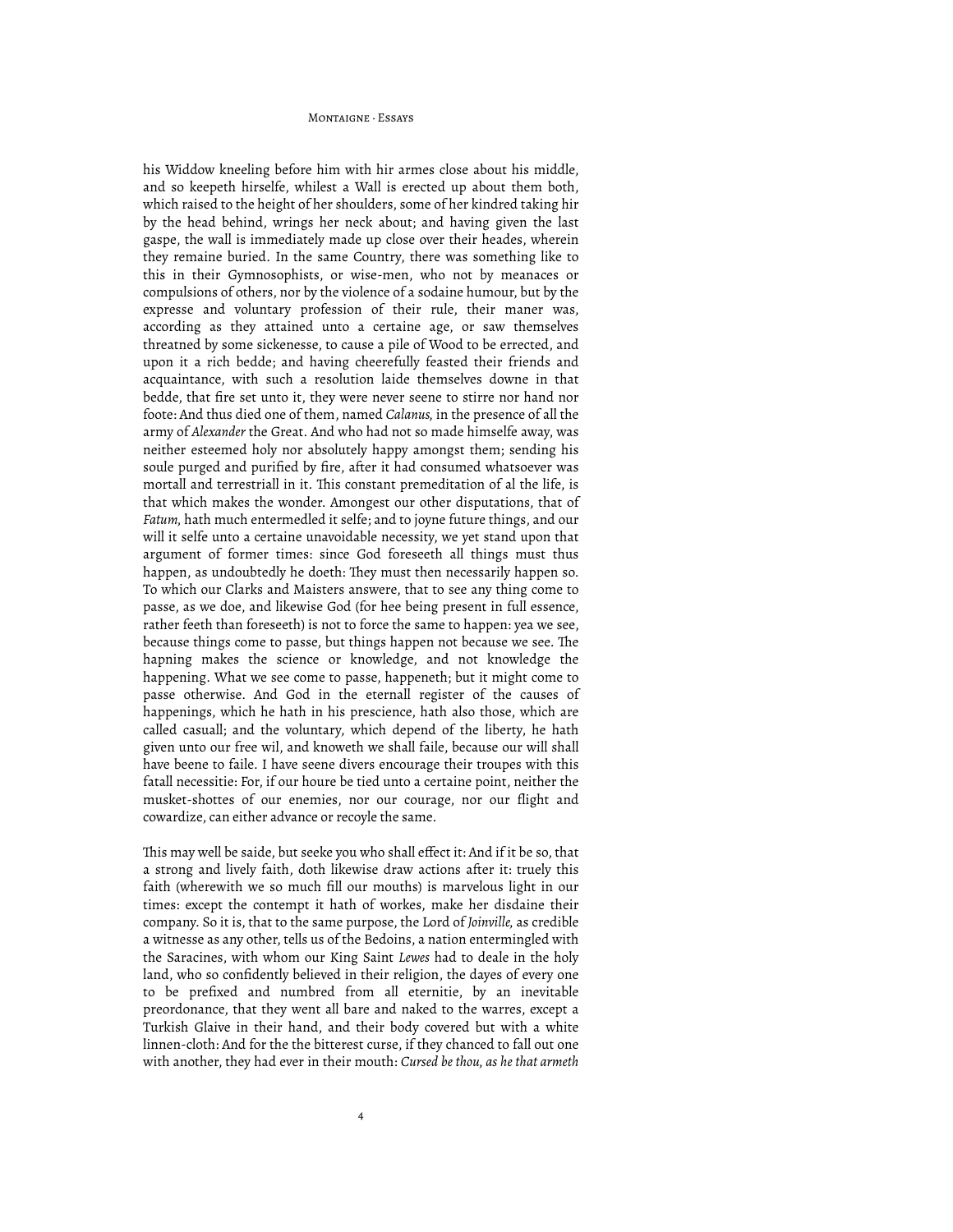#### MONTAIGNE · ESSAVE

*himselfe for feare of death.* Here is another maner of triall or a beliefe or faith, then ours. In this rank may likewise be placed that, which those two religious men of *Florence,* not long since gave unto their countrymen. Being in some controversie betweene themselves about certaine points of learning; they accorded to goe both into the fire, in the presence of all the people, and in the open market place, each one for the verifying of his opinion; and all preparations were ready made, and execution to be performed, but that by an unexpected accident it was interrupted. A yong Turkish Lord, having atchieved a notable piece of service in armes, and with his owne person, in full view of the two battels between *Ammurath* and *Huniades* ready to be joyned together, being demanded by *Ammurath* his Prince, who (being so yong and unexperienced, for is was the first warre or service he had seene before) had replenished him with so generous and undanted vigor of courage? answered, that a Hare had beene his soveraigne maister and onely teacher of valour; and thus began his speech. *Being one day a hunting, I found a Hare sitting in her forme, and although I had a brace of excellent good gray-houndes with me in a slip or leash, I thought it good, because I would be sure of my game to use my bow; for she was a very faire marke: I beganne to shoote my arrowes at her, which I did to the number of fortie (for in my quiver were just so many) yet could I never hurt her, no not so much as start her: After all this, I let slip my gray-hounds, who could doe no more then I had done: by which I learnt, that she had beene sheltred and defended by her destinie; and that no glaives nor arrowes never hit, but by the permission of our fatalitie, which it lieth*  not in us to avoide or advance. This storie may serve to make us perceive by the way, how flexible our reason is to all sorts of Objects. A notable man, great in yeares, in name, in dignitie and in learning, vaunted himselfe unto me, that he was induced to a certaine most important change of his religion, by a strange and fantasticall incitation: and in all things so illconcluding, that I deemed the same stronger and more forcible, being taken contrary. He termed it a myracle, and so did I, but in a different sense. Their Historians say, that perswasion having popularly beene scattered amongst the Turkes, of the fatall and imployable prescription of their dayes, doth apparantly ayde to warrant and emboulden them in dangers. And I know a great Prince, who happily thrives by it, be it he beleive it, or take it for an excuse to hazard himselfe extraordinarily; provided fortune be not soone wearie to favour and backe him. There hath not happened in our memorie a more admirable effect of resolution, than of those two villaines that conspired the death of the Prince of *Orange:* It is strange, how the last, who perfourmed the same could be induced or encouraged to undergoe such an enterprise, wherein his fellow (though he had resolutely attempted it, and had all might be required for such an action) had so ill successe, and miscarried. And *following these steps, and armed with so late an instruction of distrust; mighty in friends and followers; puissant of bodily strength; in his owne hall; amiddest his servants and guarde; and in a Citty wholy at his devotion. It must of force be saide, that in perfourming it, he employed a well-directed and resolute hand, and a dreadlesse courage, mooved by a vigorous passion.* A Poynard is more sure to wound a man, which forsomuch as it requireth more motion and vigor of the arme, than a pistole, it's stroke is more subject to be hindred or avoided. That the first ranne not to an assured death, I make no great doubt, for the hopes wherewith hee might be entertained could not harbour in a well settled and resolute minde; and the conduct of his exploit, sheweth, he wanted no more that,